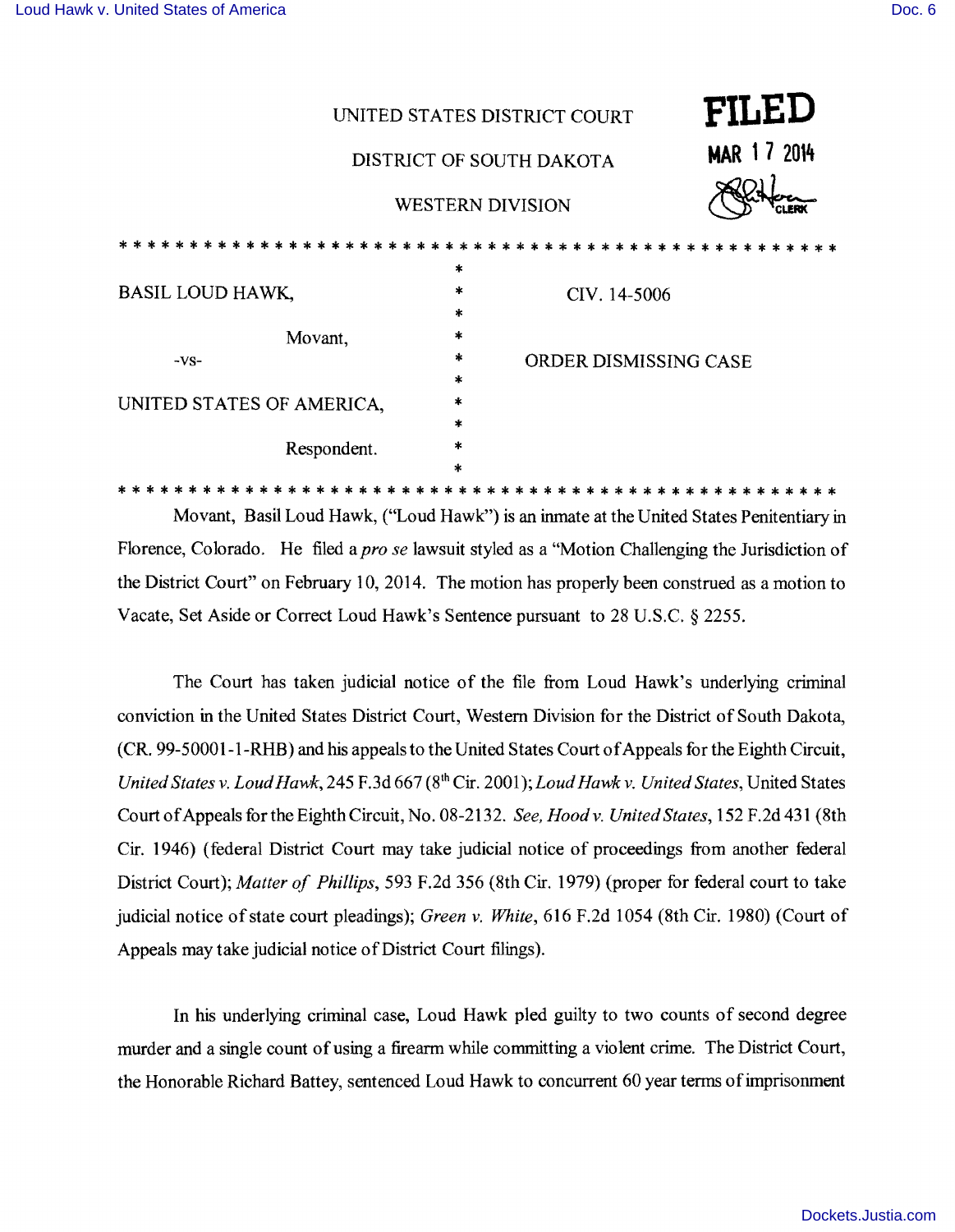on the second degree murder convictions and a 10 year consecutive sentence on the firearm conviction. Loud Hawk filed a direct appeal and the Eighth Circuit Court of Appeals affirmed his convictions. *United States v. Loud Hawk*, 245 F.3d 667 (8<sup>th</sup> Cir. 2001).

Nearly seven years later Loud Hawk filed his first motion pursuant to 28 U.S.c. § 2255. CR 99-50001, Doc. 69. That motion was dismissed as untimely. *Id.* Loud Hawk appealed and the Eighth Circuit dismissed the appeal. *Loud Hawk v. United States*, United States Court of Appeals for the Eighth Circuit, No. 08-2132. Now, nearly fourteen years after his original conviction, Loud Hawk has filed the instant motion claiming the court did not have jurisdiction to impose his sentence.<sup>1</sup>

Section 2255 provides in relevant part:

- (h) A second or successive motion must be certified as provided in section 2244 by a panel of the appropriate court of appeals to contain-
	- (1) newly discovered evidence that, ifproven, and viewed in light ofthe evidence as a whole, would be sufficient to establish by clear and convincing evidence that no reasonable factfinder would have found the movant guilty of the offense; or
	- (2) a new rule of constitutional law, made retroactive to cases on collateral review by the Supreme Court, that was previously unavailable.

Section 2244 provides in relevant part:

## **§2244 Finality of Determination**

- (a) No circuit or district judge shall be required to entertain an application for a writ of habeas corpus to inquire into the detention of a person pursuant to a judgment of the court of the United States if it appears that the legality of such detention has been determined by a judge or court of the United States on a prior application for writ of habeas corpus, except as provided in section 2255.
- $(b)(1)$  A claim presented in a second or successive habeas corpus application under section 2254 that was presented in a prior application shall be dismissed.
	- (2) A claim presented in a second or successive habeas corpus application under section 2254 that was not presented in a prior application shall be dismissed unless-

<sup>&</sup>lt;sup>1</sup>Because Loud Hawk claims the Court did not have jurisdiction, his lawsuit was properly construed as a Motion to Vacate, Set Aside or Correct his Sentence pursuant to 28 U.S.C. § 2255. Section (a) of the statute states in part: "A prisoner in custody under a sentence of a court established by Act of Congress claiming the right to be released upon the ground that the sentence was imposed in violation of the Constitution or laws of the United States, or that the court was without jurisdiction to impose such sentence ..."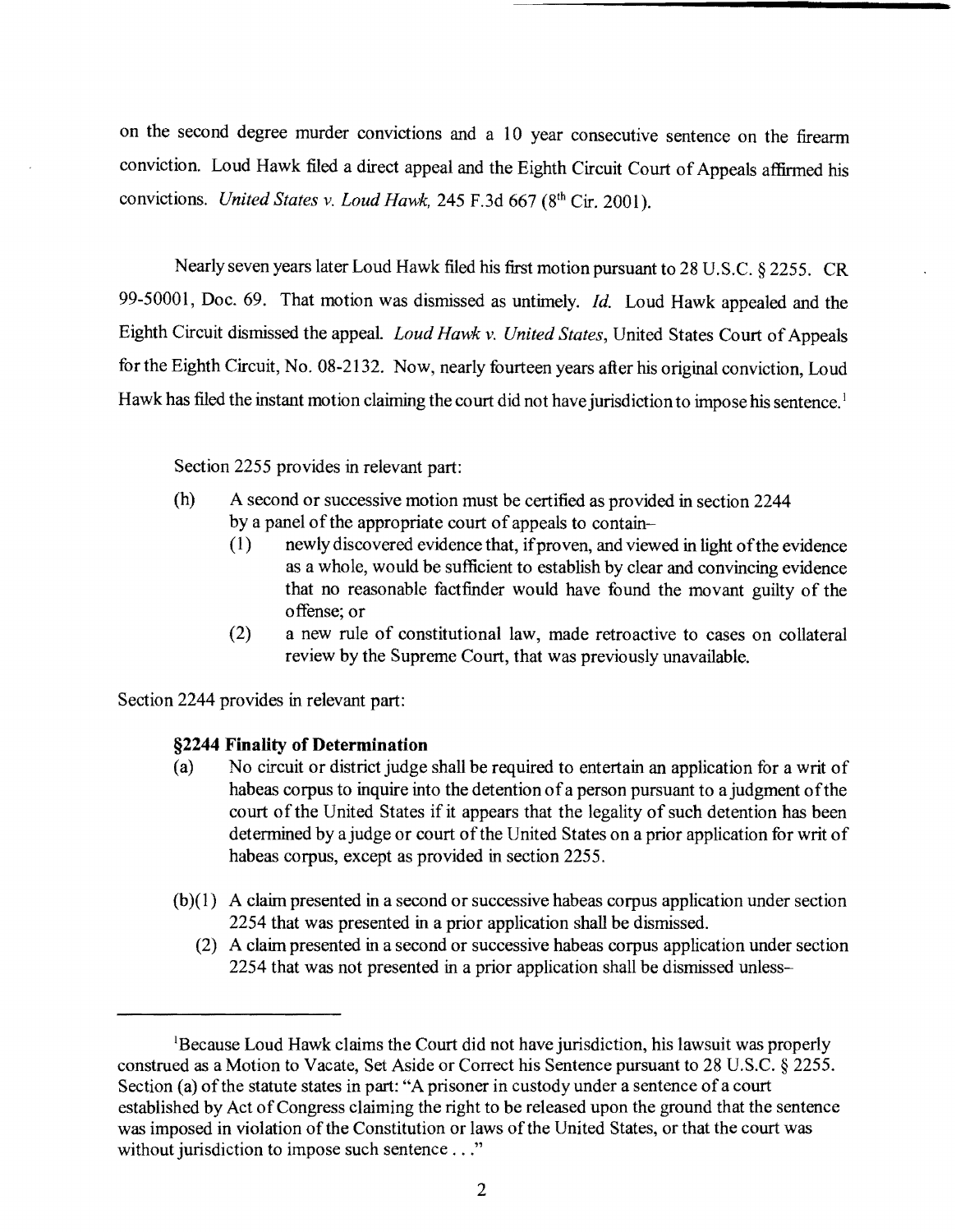- (A) the applicant shows that the claim relies on a new rule of constitutional law, made retroactive to cases on collateral review by the Supreme Court, that was previously unavailable; or
- (B)(I) the factual predicate for the claim could not have been discovered previously through the exercise of due diligence; and
	- (ii) the facts underlying the claim, if proven, and viewed in light of the evidence as whole, would be sufficient to establish by clear and convincing evidence that, but for constitutional error, no reasonable factfinder would have found the applicant guilty of the underlying offense.
- (3)(A) Before a second or successive application permitted by this section is filed in the district court, the applicant shall move in the appropriate court of appeals for an order authorizing the district court to consider the application.
	- (B) A motion in the court of appeals for an order authorizing the district court to consider a second or successive application shall be determined by a threejudge panel of the court of appeals.
	- (C) The court of appeals may authorize the filing of a second or successive application only if it determines that the application makes a prima facie showing that the application satisfies the requirements of this subsection.
	- (D) The court of appeals shall grant or deny the authorization to file a second or successive application not later than 30 days after the filing of the motion.
	- (E) The grant or denial of an authorization by a court of appeals to file a second or successive application shall not be appealable and shall not be subject to a petition for rehearing or for a writ of certiorari.

In this case, Loud Hawk has made no showing he has received permission from the United States Court of Appeals for the Eighth Circuit to file a second or subsequent Motion as is required by 28 U.S.C. § 2244(b)(3)(A). As a result, this court is without jurisdiction to consider his request for relief. *Williams v. Hopkins,* 130 F.3d 333, 33536 (8th Cir. 1977); *Garrett v. Groose,* 99 F.3d 283, 285-86 (8th Cir. 1996); *United States v. Lambros*, <sup>404</sup> F.3d 1034, 1036 (8<sup>th</sup> Cir. 2005). Because this is a successive petition, it will be dismissed.

## **CONCLUSION and ORDER**

For the reasons explained above, IT IS ORDERED:

\*\*\*\*\*\*\*

- (1) Petitioner will not be allowed to proceed without prepayment of fees;
- (2) Petitioner's Motion to Vacate, Set Aside or Correct his Sentence (Doc. 1) and all pending motions are DENIED;
- (3) The Clerk is directed not to accept for filing and to return to Petitioner any further motions in this action.